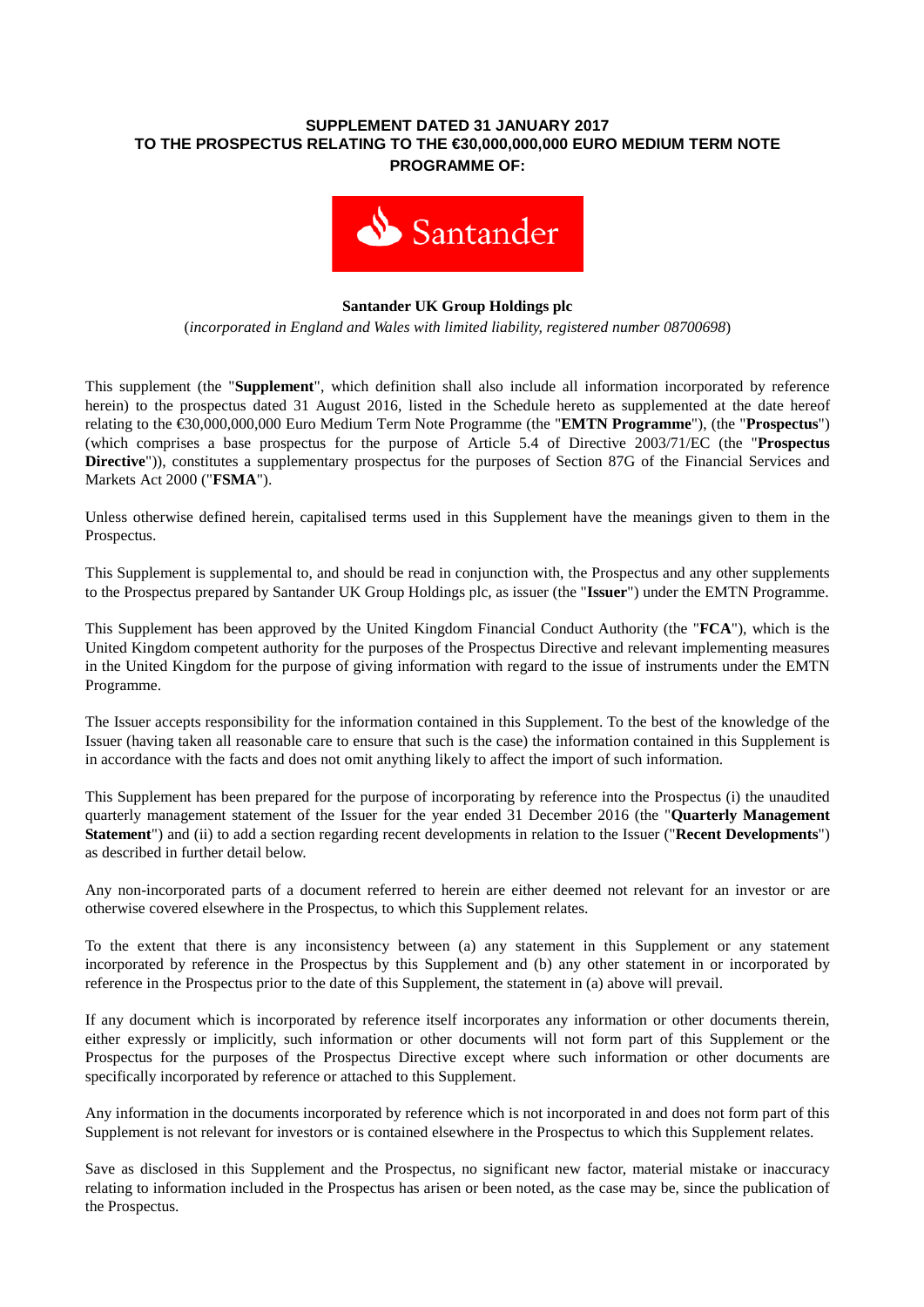In circumstances where Sections  $87Q(4) - (6)$  of the FSMA apply, investors who have agreed to purchase or subscribe for securities before this Supplement is published have the right, exercisable before the end of the period of two working days beginning with the working day after the date on which this Supplement was published, to withdraw their acceptances by sending a written notice of withdrawal (which must include the full name and address of the person or entity wishing to exercise such statutory withdrawal right and identify the transferable securities to which that statutory withdrawal right relates) by electronic mail to treasurylegal@santander.co.uk.

#### **PUBLICATION OF QUARTERLY MANAGEMENT STATEMENT**

On 25 January 2017, the Issuer published its Quarterly Management Statement.

Such Quarterly Management Statement, except for the contents of Appendix 4 appearing on page 22, is hereby incorporated in, and forms part of, the Prospectus.

A copy of the Quarterly Management Statement has been submitted to the National Storage Mechanism (available for viewing at: http://www.morningstar.co.uk/uk/NSM).

The Quarterly Management Statement is also available for viewing at: http://www.santander.co.uk/uk/about-santanderuk/investor-relations/santander-uk-group-holdings-plc.

#### **GLOSSARY**

The following terms from the glossary of financial services industry terms as used in the Quarterly Management Statement are incorporated in, and form part of the EMTN Prospectus:

| 11213 World             | The 11213 World is the marketing name for a suite of<br>products offering customers a range of benefits such as<br>cashback and tiered interest, house insurance and special<br>deals. The products include the 1I2I3 Current Account,<br>the 11213 Credit Card, and additional current accounts<br>tailored to specific stages in a person's life, such as the<br>11213 Mini (for children, in Trust), Student, Graduate, and<br>Postgraduate accounts. |
|-------------------------|----------------------------------------------------------------------------------------------------------------------------------------------------------------------------------------------------------------------------------------------------------------------------------------------------------------------------------------------------------------------------------------------------------------------------------------------------------|
| 11213 World customer    | A customer who holds one of our 11213 current accounts,<br>1I2I3 Credit Card (including additional card holders) or<br>the 1I2I3 Mini Account (in Trust). Trustees are not classed<br>as 11213 World customers. All customers must meet the<br>eligibility for each product and 1I2I3 World offer.                                                                                                                                                       |
| Arrears                 | Customers are said to be in arrears when they are behind<br>in fulfilling their obligations with the result that an<br>outstanding loan is unpaid or overdue. Such a customer is<br>also said to be in a state of delinquency. When a customer<br>is in arrears, his entire outstanding balance is said to be<br>delinquent, meaning that delinquent balances are the total<br>outstanding loans on which payments are overdue.                          |
| <b>Banking NIM</b>      | Banking net interest margin. Net interest income divided<br>by average customer assets.                                                                                                                                                                                                                                                                                                                                                                  |
| <b>Business Banking</b> | Division serving enterprises with a turnover of up to<br>£6.5m per annum.                                                                                                                                                                                                                                                                                                                                                                                |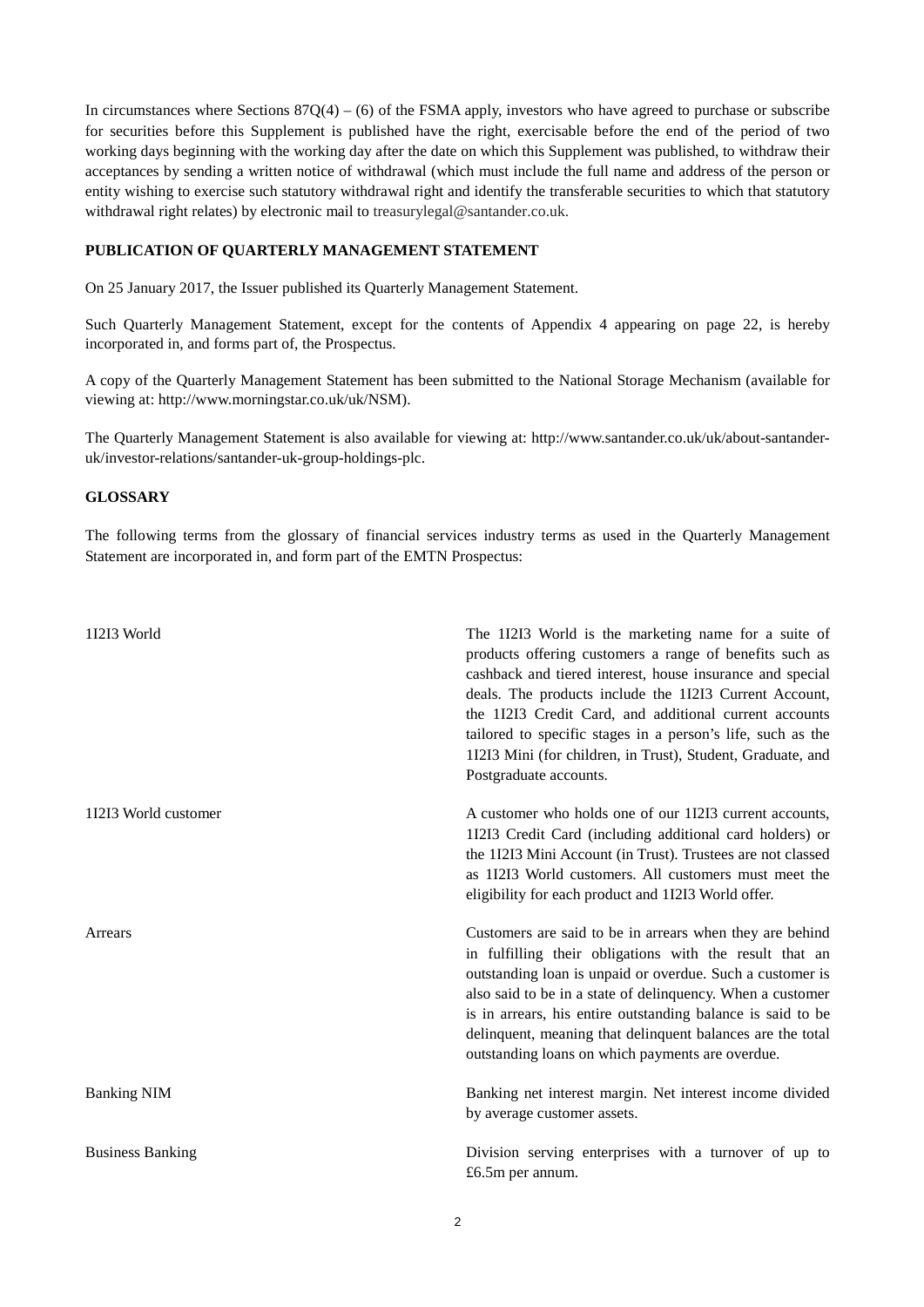| Colleague engagement                            | Colleague engagement is measured on annual basis in the<br>Group Engagement Survey (GES), conducted by Korn<br>Ferry for Banco Santander. Results are benchmarked<br>against other firms in the UK financial sector and other<br>high performing firms.                                                                                                                                                                                                                                                                                  |
|-------------------------------------------------|------------------------------------------------------------------------------------------------------------------------------------------------------------------------------------------------------------------------------------------------------------------------------------------------------------------------------------------------------------------------------------------------------------------------------------------------------------------------------------------------------------------------------------------|
| Commercial Real Estate (CRE)                    | Lending to UK customers, primarily on tenanted property<br>assets, with a focus on the office, retail, industrial and<br>residential sectors.                                                                                                                                                                                                                                                                                                                                                                                            |
| Common Equity Tier 1 (CET1) capital             | The called-up share capital and eligible reserves less<br>deductions calculated in accordance with the CRD IV<br>implementation rules as per the PRA Policy Statement<br>PS7/13. CET1 capital ratio is CET1 capital as a<br>percentage of risk-weighted assets.                                                                                                                                                                                                                                                                          |
| CET1 capital ratio                              | CET1 capital as a percentage of risk weighted assets.                                                                                                                                                                                                                                                                                                                                                                                                                                                                                    |
| Corporate customer satisfaction                 | Measured by the Charterhouse UK Business Banking<br>Survey, an ongoing telephone based survey designed to<br>monitor usage and attitude of UK businesses towards<br>banks. 17,000 structured telephone interviews are<br>conducted each year among businesses of all sizes from<br>new start-ups to large corporates with annual sales of<br>£1bn.                                                                                                                                                                                       |
| Corporates                                      | The sum of SMEs with an annual turnover of between<br>£6.5m and £50m, mid corporate customers between £50m<br>and £500m and large corporate customers above £500m.                                                                                                                                                                                                                                                                                                                                                                       |
| Cost-to-income ratio                            | Total operating expenses as a percentage of total income.                                                                                                                                                                                                                                                                                                                                                                                                                                                                                |
| Coverage ratio                                  | Impairment loss allowances as a percentage of total non-<br>performing loans and advances. See non-performing loans<br>and advances tables in the Risk review for industry<br>specific definitions of individual products.                                                                                                                                                                                                                                                                                                               |
| Capital Requirements Directive IV (CRD IV)      | An EU legislative package covering prudential rules for<br>banks, building societies and investment firms.                                                                                                                                                                                                                                                                                                                                                                                                                               |
| Current Account Switch Service (CASS) guarantee | On 16 September 2013, Bacs (previously Payments<br>Council) launched CASS. The service is free-to-use for<br>consumers, small charities, small businesses and small<br>trusts, and is designed to make switching current accounts<br>from one bank or building society to another, simpler,<br>reliable and hassle-free, thus removing customers'<br>perceived barriers to switching. The new service is backed<br>by a customer guarantee and aims to increase competition<br>in the high street, support the entry of new banks in the |

current account marketplace and give customers greater

choice if they want to switch.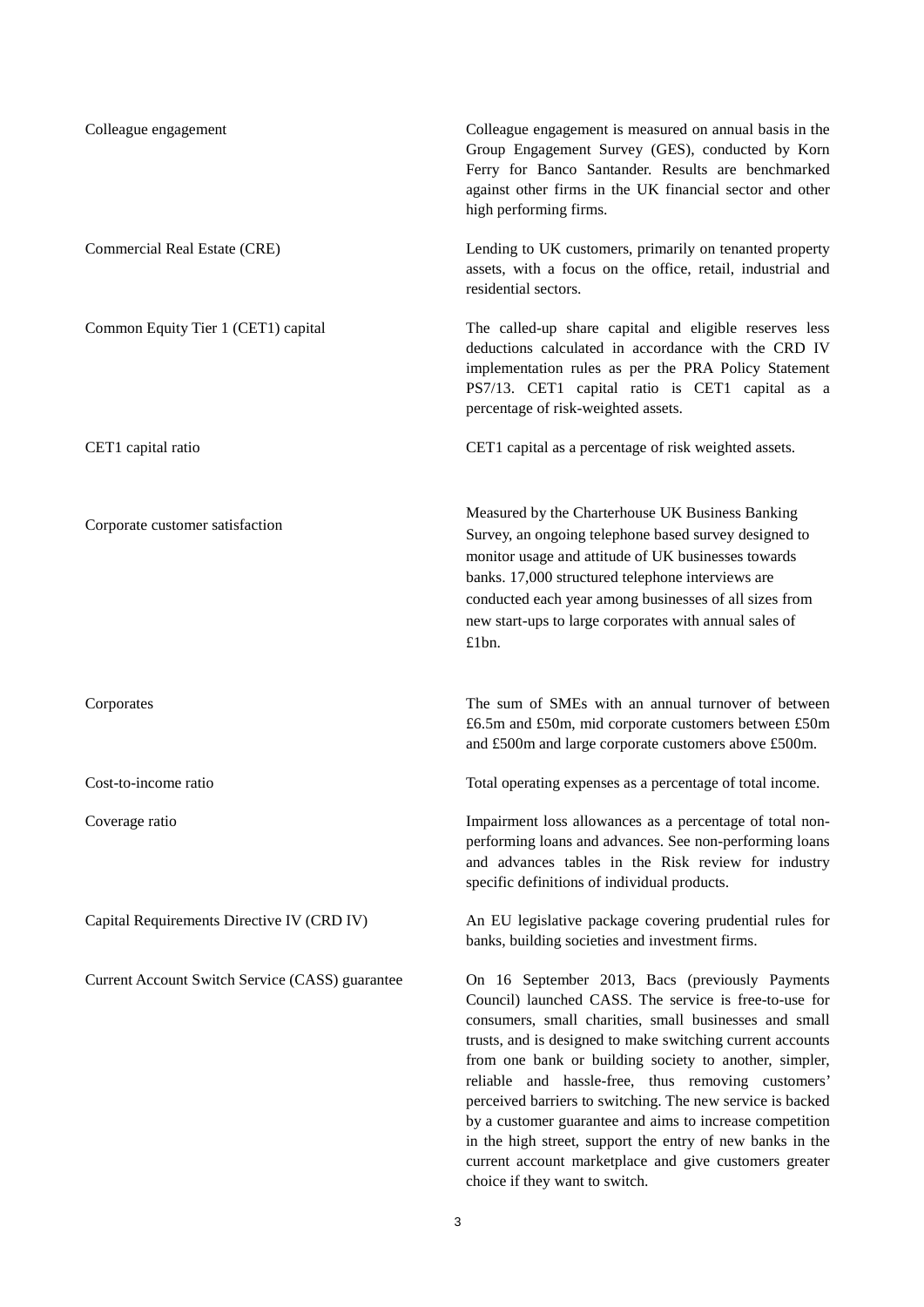| Customer loans / customer deposits            | Money lent to or deposited by all individuals and<br>companies that are not credit institutions. Such funds are<br>predominantly recorded as assets and liabilities in the<br>balance sheet under Loans and advances to customers and<br>Deposits by customers, respectively.                                                                                                                                                               |
|-----------------------------------------------|---------------------------------------------------------------------------------------------------------------------------------------------------------------------------------------------------------------------------------------------------------------------------------------------------------------------------------------------------------------------------------------------------------------------------------------------|
| Customer satisfaction                         | 'Corporate customer satisfaction'<br>'Retail<br>See<br>and<br>customer satisfaction'.                                                                                                                                                                                                                                                                                                                                                       |
| Defined benefit plan                          | A pension plan that defines an amount of pension benefit<br>to be provided, usually as a function of one or more<br>factors such as age, years of service or compensation. The<br>employer's obligation can be more or less than its<br>contributions to the fund.                                                                                                                                                                          |
| Derivative                                    | A contract or agreement whose value changes with<br>changes in an underlying index such as interest rates,<br>foreign exchange rates, share prices or indices and which<br>requires no initial investment or an initial investment that<br>is smaller than would be required for other types of<br>contracts with a similar response to market factors. The<br>principal types of derivatives are: swaps, forwards, futures<br>and options. |
| Digital customers                             | Digital customers reflect the number of customers who<br>have logged onto Retail or Business online banking or<br>mobile app at least once in the month.                                                                                                                                                                                                                                                                                    |
| Distributable items                           | Equivalent to distributable profits under the Companies<br>Act 2006.                                                                                                                                                                                                                                                                                                                                                                        |
| Dividend payout ratio                         | Equity dividend declared as a percentage of earnings<br>attributable to ordinary shareholders (profit after tax less<br>payment of dividend on equity accounted instruments and<br>non-controlling interests). The payment of each dividend<br>is subject to regulatory approval.                                                                                                                                                           |
| Exposure                                      | The maximum loss that a financial institution might suffer<br>if a borrower, counterparty or group fails to meet their<br>obligations or assets and off-balance sheet positions have<br>to be realised.                                                                                                                                                                                                                                     |
| Financial Conduct Authority (FCA)             | A UK quasi-governmental agency formed as one of the<br>successors to the Financial Services Authority (FSA). The<br>FCA regulates financial firms providing services to UK<br>consumers and maintains the integrity of the UK's<br>financial markets. It focuses on the regulation of conduct<br>by both retail and wholesale financial services firms.                                                                                     |
| Financial Services Compensation Scheme (FSCS) | The UK's statutory fund of last resort for customers of<br>authorised financial services firms, established under the<br>Financial Services and Markets Act (FSMA) 2000. The<br>FSCS can pay compensation to customers if a UK PRA<br>authorised firm is unable, or likely to be unable, to pay                                                                                                                                             |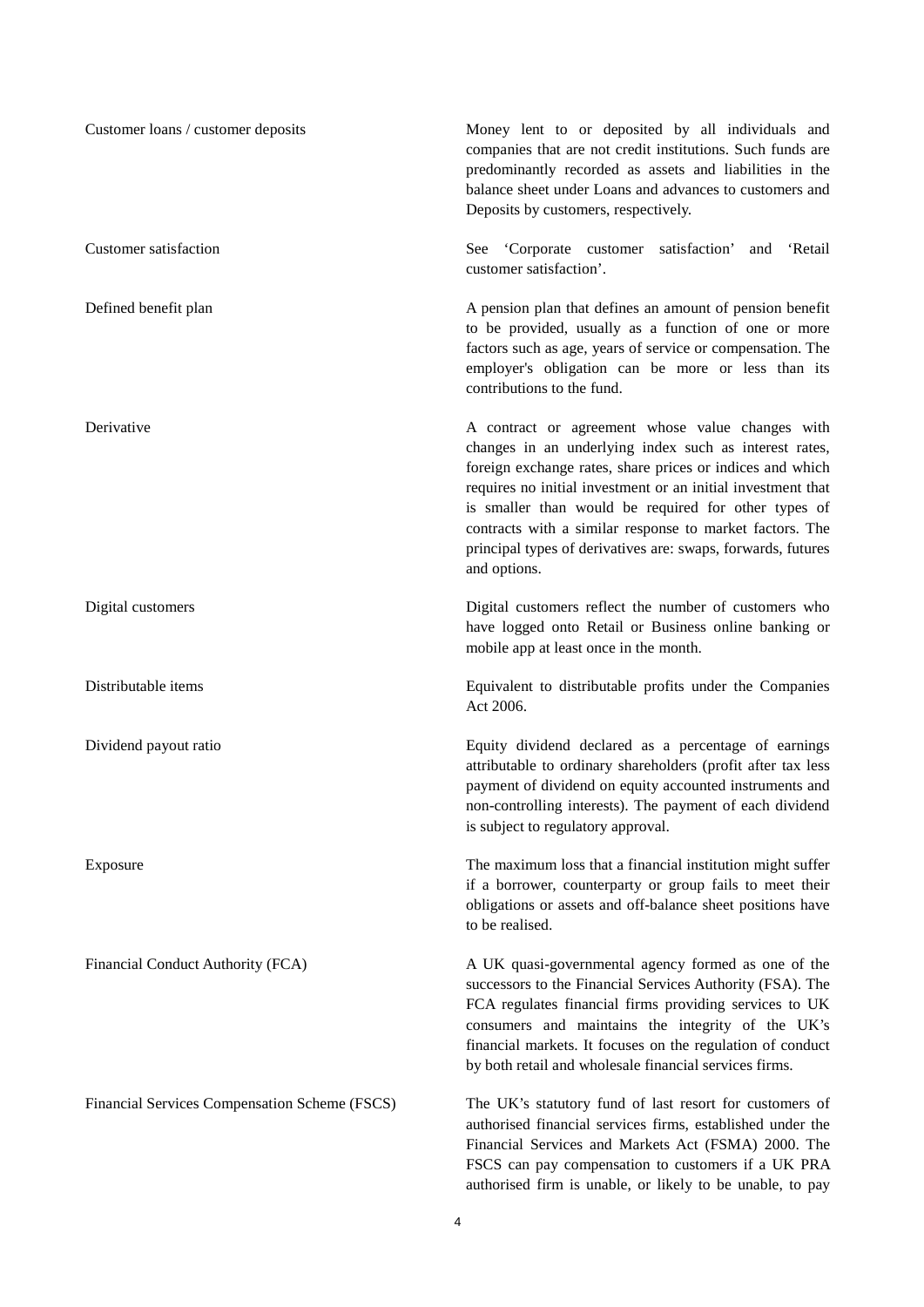claims against it (for instance, an authorised bank is unable to pay claims by depositors). The FSCS is funded by levies on firms authorised by the PRA, including Santander UK plc and other members of the Santander UK group. Funded/unfunded Exposures where the notional amount of the transaction is either funded or unfunded. Represents exposures where a commitment to provide future funding has been made and the funds have been released/not released. Funding for Lending Scheme (FLS) A scheme designed by the Bank of England and HM Treasury to incentivise banks and building societies to boost their lending to UK households and non-financial companies. It aims to do this by providing funding to banks and building societies for an extended period, with both the price and quantity of funding provided linked to their performance in lending to the UK non-financial sector. Impairment losses The raising of a charge against profit for the incurred loss inherent in the lending book following an impairment review. For financial assets carried at amortised cost, impairment losses are recognised in the income statement and the carrying amount of the financial asset or group of financial assets is reduced by establishing an allowance for impairment losses. For available-for- sale financial assets, the cumulative loss including impairment losses is removed from equity and recognised in the income statement. Large corporate Enterprises which have a turnover above £500m per annum. Lending to corporates The sum of our Business banking, Commercial Banking and Global Corporate Banking loan balances. Liquid assets coverage of wholesale funding of less than one year LCR eligible liquidity pool divided by wholesale funding with a residual maturity of less than one year. Liquidity Coverage Ratio (LCR) The LCR is intended to ensure that a bank maintains an adequate level of unencumbered, high quality liquid assets which can be used to offset the net cash outflows the bank could encounter under a short-term significant liquidity stress scenario. LCR eligible liquidity pool **Assets** eligible for inclusion in the LCR as high quality liquid assets. The LCR eligible liquidity pool also covers both Pillar 1 and Pillar 2 risks. Loan loss rate Defined as a rolling twelve months impairment charge on loans and advances divided by average loans and advances. Loan-to-deposit ratio (LDR) LDR is calculated as loans and advances to customers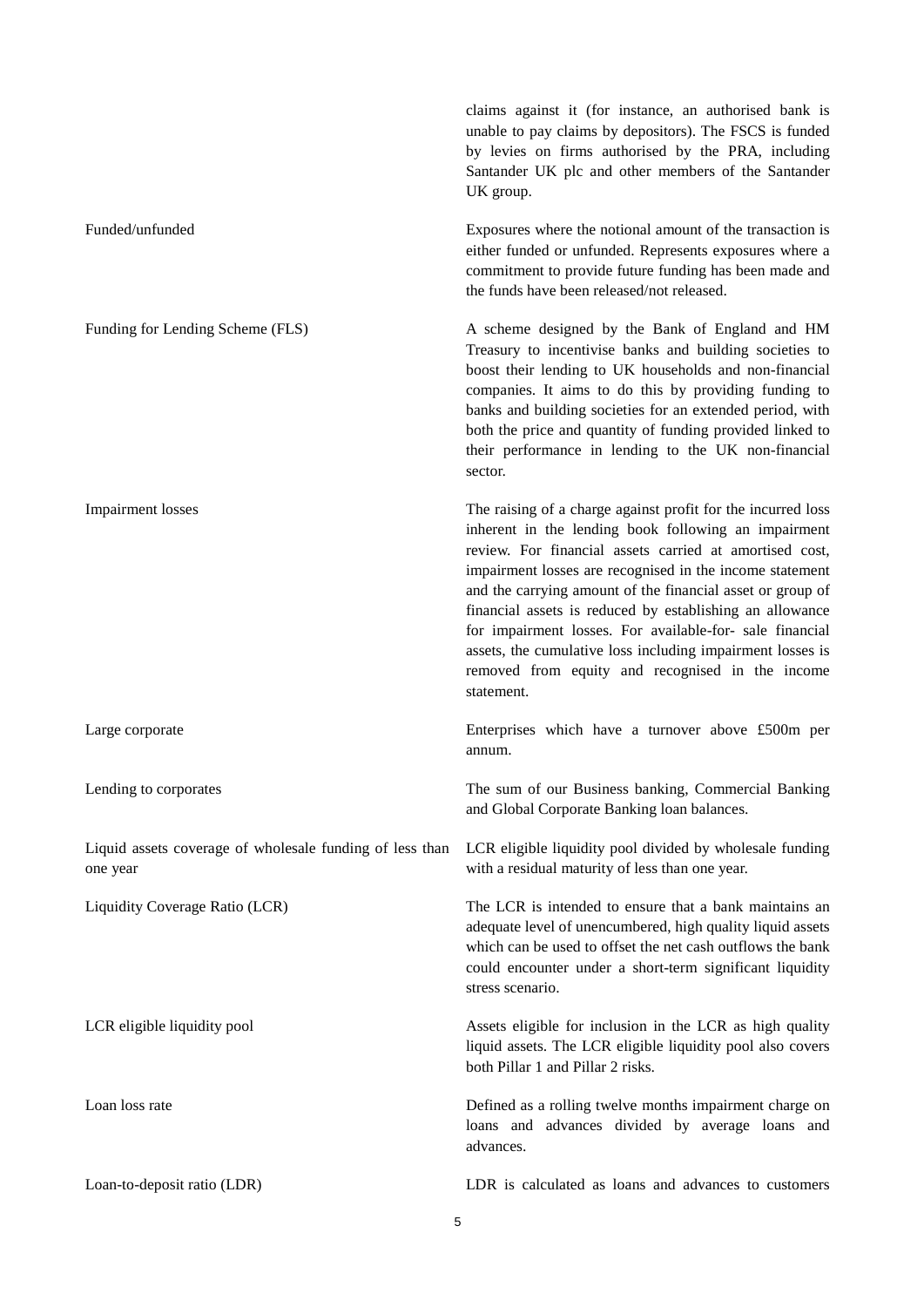(excluding reverse repos) divided by deposits by customers (excluding repos). Loan to value ratio (LTV) The amount of a first mortgage charge as a percentage of the total appraised value of real property. The LTV ratio is used in determining the appropriate level of risk for the loan and therefore the price of the loan to the borrower. LTV ratios may be expressed in a number of ways, including origination LTV and indexed LTV. Loyal retail customers Primary banking current account customers (those who have a minimum credit turnover of at least £500 per month and at least two direct debits on the account) who hold an additional product. Loyal SME and corporate customers Business banking and corporate customers that hold at least three products. Corporate customers in the trade business must also have a current account with a minimum activity threshold specific to their customer segment. Medium-Term Funding (MTF) Shown at a sterling equivalent value. Consists of senior debt issuance, asset-backed issuance (including securitisation and covered bond issuance) and structured issuance (including firm financing repurchase agreements). MTF excludes any collateral received from the Bank of England's Funding for Lending Scheme (FLS) or Term Funding Scheme (TFS). Mortgages **Refers** to residential retail mortgages only and excludes social housing and commercial mortgage assets. Mortgage retention The proportion of customers with a maturing mortgage that remain with Santander. Applied to mortgages four months post maturity and is calculated as a twelve-month average of retention rates. n.m. **n.m.** Not meaningful when the change is above 100%. Net fee and commission income Fee and commission income minus other fees paid that are not an integral part of the effective interest rate. For retail and corporate products, fee and commission income consists principally of collection services fees, commission on foreign currencies, commission and other fees received from retailers for processing credit card transactions, fees received from other credit card issuers for providing cash advances for their customers through the Santander UK group's branch and ATM networks, annual fees payable by credit card holders and fees for non-banking financial products. Net interest income The difference between interest received on assets and interest paid on liabilities. Net Interest Margin (NIM) Net interest income as a percentage of average interest-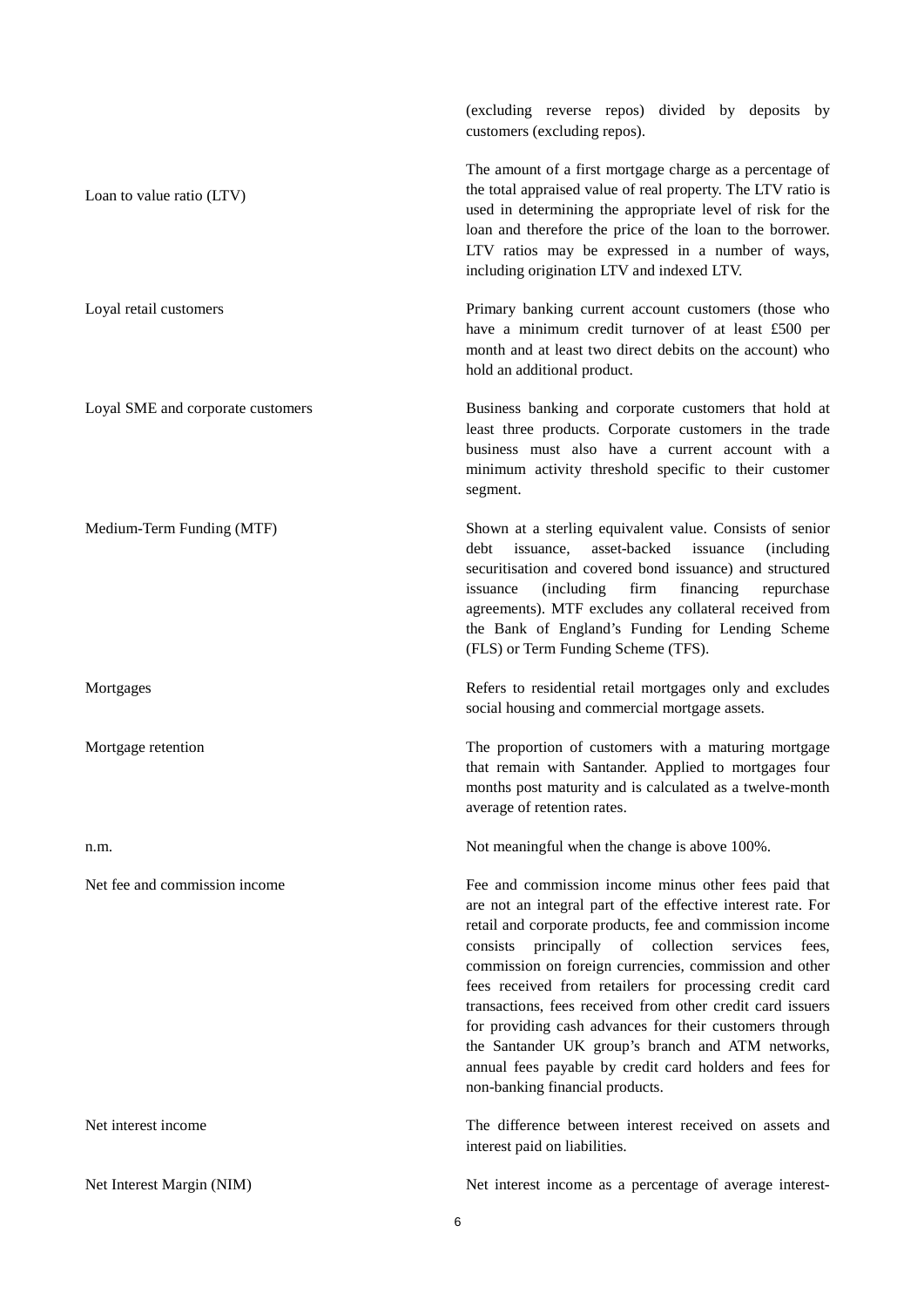## earning assets.

| Non-performing loans (NPLs)           | Loans and advances are classified as non-performing<br>typically when the counterparty fails to make payments<br>when contractually due for three months or longer,<br>although there can be additional qualifying criteria<br>depending upon the business segment and product. For<br>additional information on the definition of NPLs, see<br>'Santander UK Group Level - Credit risk management -<br>risk measurement and control' in the Risk review section<br>of the Annual Report. |
|---------------------------------------|-------------------------------------------------------------------------------------------------------------------------------------------------------------------------------------------------------------------------------------------------------------------------------------------------------------------------------------------------------------------------------------------------------------------------------------------------------------------------------------------|
| NPL ratio                             | NPLs as a percentage of loans and advances to customers.                                                                                                                                                                                                                                                                                                                                                                                                                                  |
| Other retail products                 | Other Retail products include Business Banking, Cater<br>Allen, Structured Products, cahoot and the branch in<br>Jersey.                                                                                                                                                                                                                                                                                                                                                                  |
| People Supported                      | People supported through our charity partnerships and<br>leading Explorer, Transformer<br>and<br>Changemaker<br>programmes. Employee volunteer activities are organised<br>through our flagship Discovery Project programme, the<br>Santander Foundation and Santander Universities.                                                                                                                                                                                                      |
| Pillar <sub>2</sub>                   | The part of the CRD IV Accord which sets out the process<br>by which a bank should review its overall capital<br>adequacy and the processes under which the supervisors<br>evaluate how well financial institutions are assessing their<br>risks and take appropriate actions in response to the<br>assessments.                                                                                                                                                                          |
| PRA end-point Tier 1 leverage ratio   | CRD IV end-point Tier 1 capital divided by exposures as<br>defined by the European Commission Delegated<br>Regulation 2015/62 of October 2014. In July 2016, the<br>definition was amended to exclude from the calculation<br>for total exposure those assets held against central banks<br>that are matched by deposits in the same currency and of<br>equal or longer maturity.                                                                                                         |
| Prudential Regulation Authority (PRA) | The UK financial services regulator formed as one of the<br>successors to the FSA. The PRA is part of the Bank of<br>England and is responsible for the prudential regulation<br>and supervision of banks, building societies, credit unions,<br>insurers and major investment firms. It sets standards and<br>supervises financial institutions at the level of the<br>individual firm.                                                                                                  |
| Regulatory capital                    | The amount of capital that the Santander UK group holds,<br>determined in accordance with rules established by the<br>UK PRA for the consolidated Santander UK group and by<br>local regulators for individual Santander UK group<br>companies.                                                                                                                                                                                                                                           |
| Retail customer satisfaction          | Measured through the Financial Research Survey (FRS), a<br>monthly personal finance survey of around 5,000                                                                                                                                                                                                                                                                                                                                                                                |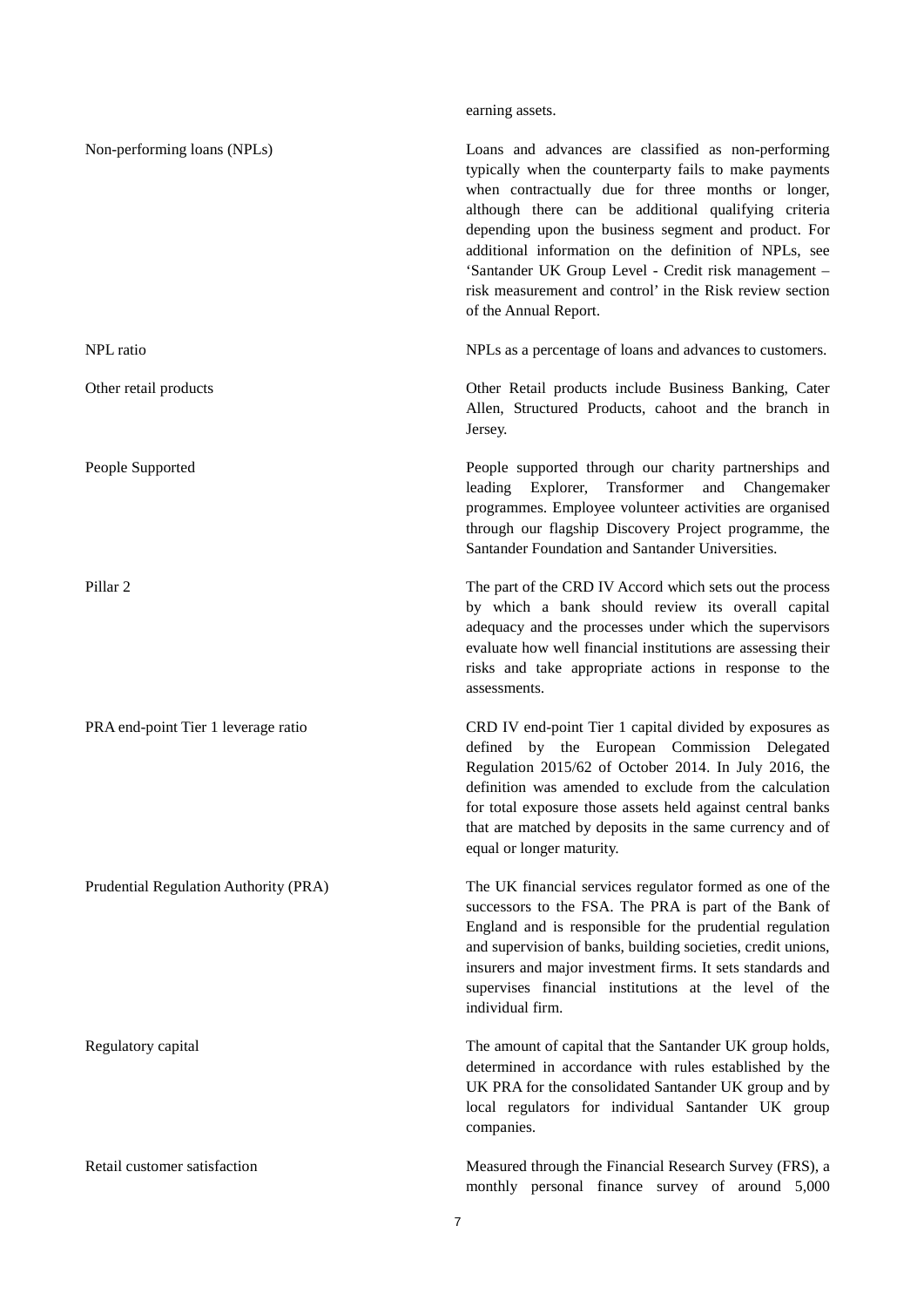|                                          | consumers prepared by the independent market research<br>agency, GfK. The 'Overall Satisfaction' score refers to<br>proportion of extremely and very satisfied customers<br>across mortgages, savings, main current accounts, home<br>insurance, UPLs and credit cards, based on a weighting of<br>those products calculated to reflect the average product<br>distribution across Santander UK and competitor brands.                                                                                                                                                                                                                                    |
|------------------------------------------|-----------------------------------------------------------------------------------------------------------------------------------------------------------------------------------------------------------------------------------------------------------------------------------------------------------------------------------------------------------------------------------------------------------------------------------------------------------------------------------------------------------------------------------------------------------------------------------------------------------------------------------------------------------|
| Retail loans                             | Loans to individuals rather than institutions, including<br>residential mortgage lending and banking and consumer<br>credit.                                                                                                                                                                                                                                                                                                                                                                                                                                                                                                                              |
| Return on average tangible equity (RoTE) | The profit after tax attributable to equity holders of the<br>parent, divided by average shareholders' equity less non-<br>controlling interests, other equity instruments and average<br>goodwill and other intangible assets.                                                                                                                                                                                                                                                                                                                                                                                                                           |
| Risk-weighted assets (RWA)               | A measure of a bank's assets adjusted for their associated<br>risks. Risk weightings are established in accordance with<br>the Basel Capital Accord as implemented by the PRA.                                                                                                                                                                                                                                                                                                                                                                                                                                                                            |
| Santander UK                             | Refers to Santander UK Group Holdings plc and its<br>subsidiaries.                                                                                                                                                                                                                                                                                                                                                                                                                                                                                                                                                                                        |
| Securitisation                           | A process by which a group of assets, usually loans, are<br>aggregated into a pool, which is used to back the issuance<br>of new securities. A company sells assets to a structured<br>entity which then issues securities backed by the assets,<br>based on their value. This allows the credit quality of the<br>assets to be separated from the credit rating of the original<br>company and transfers risk to external investors. Assets<br>used in securitisations include mortgages to create<br>mortgage-backed securities. Santander UK has established<br>securitisation structures as part of its funding and capital<br>management activities. |
| Small and medium enterprises (SMEs)      | Enterprises with a turnover of between £6.5m and £50m<br>per annum.                                                                                                                                                                                                                                                                                                                                                                                                                                                                                                                                                                                       |
| <b>SVR</b>                               | Standard Variable Rate for mortgages.                                                                                                                                                                                                                                                                                                                                                                                                                                                                                                                                                                                                                     |
| Tier 1 capital                           | A measure of a bank's financial strength defined by the<br>PRA. It captures Core Tier 1 capital plus other Tier 1<br>securities in issue, but is subject to a deduction in respect<br>of material holdings in financial companies.                                                                                                                                                                                                                                                                                                                                                                                                                        |
| Total operating income                   | Total operating income comprises net interest and similar<br>income, net fee and commission income and net trading<br>and other income, as described in Notes 3, 4 and 5,<br>respectively, of the Consolidated Financial Statements.                                                                                                                                                                                                                                                                                                                                                                                                                      |
| Total wholesale funding                  | Comprises the sum of all outstanding debt securities,<br>structured issuance (including firm financing repurchase<br>agreements), subordinated debt and capital issuance, TFS<br>and non-customer deposits. Total wholesale funding                                                                                                                                                                                                                                                                                                                                                                                                                       |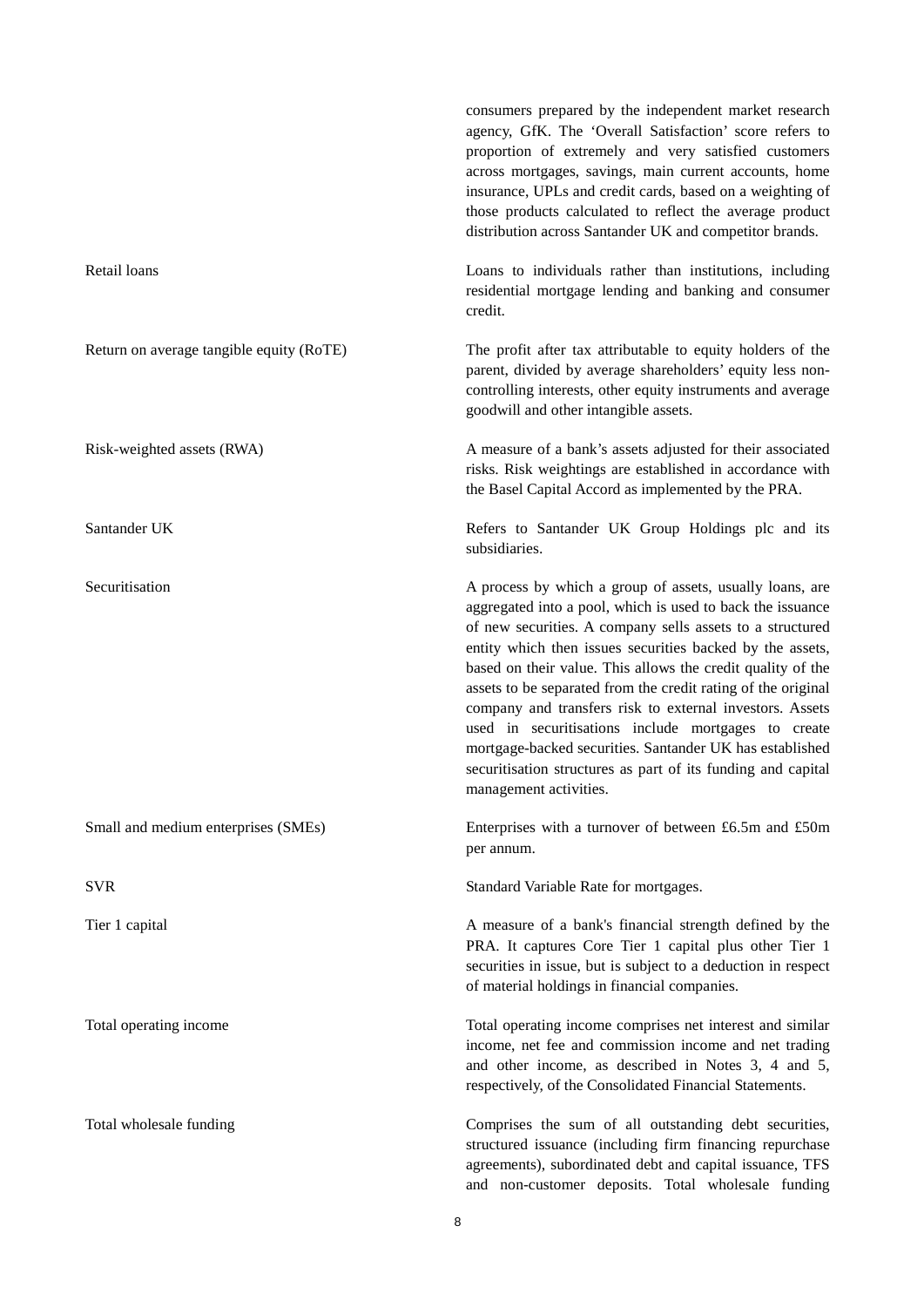excludes any collateral received as part of the FLS. Wholesale funding with a residual maturity of less than one year Wholesale funding which has a residual maturity of less than one year at the balance sheet date. Write-down **After an advance has been identified as impaired and is** After an advance has been identified as impaired and is subject to an impairment allowance, the stage may be reached whereby it is concluded that there is no realistic prospect of further recovery. Write-downs will occur when, and to the extent that, the whole or part of a debt is considered irrecoverable.

#### **RECENT DEVELOPMENTS**

The following wording shall, by virtue of this Supplement, be added on page 181 of the EMTN Programme Prospectus:

On December 22, 2016, the Issuer announced that the Board of the Issuer (the "**Board**'') had approved a revised business model and legal entity structure to comply with the ring-fencing requirements in the UK (specifically, the Banking Reform Act), which must be implemented by January 1, 2019. In this context, and in light of the changeable macro environment, the Board concluded that greater certainty for our customers would be provided with a 'wide' ringfence structure, rather than the 'narrow' ring-fence originally envisaged. Under this revised model Santander UK plc, the ring-fenced bank, will serve our retail, commercial and corporate customers. Abbey National Treasury Services plc will no longer constitute the non ring-fenced bank. Its activities will be revised as part of the new ring-fencing model. It is intended to complete all necessary actions to implement ring-fencing well in advance of the legislative implementation deadline of January 1, 2019.

Implementation remains subject to regulatory and court approvals and various other authorizations.

### **GENERAL**

This Supplement will be published on the website of the London Stock Exchange at the following link: http://www.londonstockexchange.com/exchange/news/market-news/market-news-home.html.